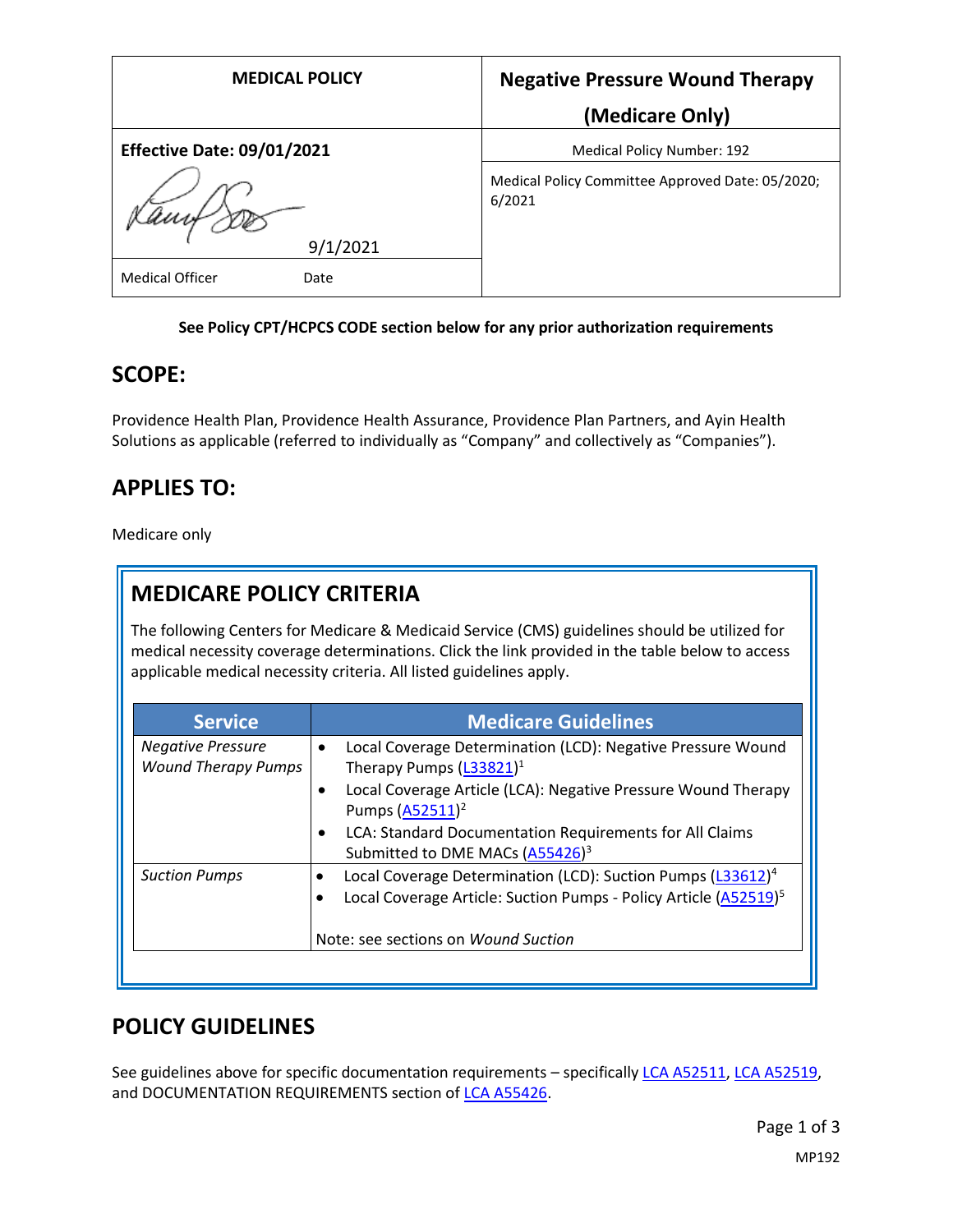**(Medicare Only)**

# **BILLING GUIDELINES**

See [LCA A55426](https://www.cms.gov/medicare-coverage-database/details/article-details.aspx?articleId=55426) for claims processing guidance.

# **CPT/HCPCS CODES**

| <b>Medicare Only</b>                |                                                                                                                                                                                                                                                                                                                                                                            |  |
|-------------------------------------|----------------------------------------------------------------------------------------------------------------------------------------------------------------------------------------------------------------------------------------------------------------------------------------------------------------------------------------------------------------------------|--|
| <b>Prior Authorization Required</b> |                                                                                                                                                                                                                                                                                                                                                                            |  |
| 97605                               | Negative pressure wound therapy (eg, vacuum assisted drainage collection), utilizing<br>durable medical equipment (DME), including topical application(s), wound assessment,<br>and instruction(s) for ongoing care, per session; total wound(s) surface area less than or<br>equal to 50 square centimeters                                                               |  |
| 97606                               | Negative pressure wound therapy (eg, vacuum assisted drainage collection), utilizing<br>durable medical equipment (DME), including topical application(s), wound assessment,<br>and instruction(s) for ongoing care, per session; total wound(s) surface area greater than<br>50 square centimeters                                                                        |  |
| E2402                               | Negative pressure wound therapy electrical pump, stationary or portable                                                                                                                                                                                                                                                                                                    |  |
| K0743                               | Suction pump, home model, portable, for use on wounds                                                                                                                                                                                                                                                                                                                      |  |
| K0744                               | Absorptive wound dressing for use with suction pump, home model, portable, pad size<br>16 square inches or less                                                                                                                                                                                                                                                            |  |
| K0745                               | Absorptive wound dressing for use with suction pump, home model, portable, pad size<br>more than 16 square inches but less than or equal to 48 square inches                                                                                                                                                                                                               |  |
| K0746                               | Absorptive wound dressing for use with suction pump, home model, portable, pad size<br>greater than 48 square inches                                                                                                                                                                                                                                                       |  |
| No Prior Authorization Required     |                                                                                                                                                                                                                                                                                                                                                                            |  |
| A6550                               | Wound care set, for negative pressure wound therapy electrical pump, includes all<br>supplies and accessories                                                                                                                                                                                                                                                              |  |
| A7000                               | Canister, disposable, used with suction pump, each                                                                                                                                                                                                                                                                                                                         |  |
| <b>Not Covered</b>                  |                                                                                                                                                                                                                                                                                                                                                                            |  |
| 97607                               | Negative pressure wound therapy, (eg, vacuum assisted drainage collection), utilizing<br>disposable, non-durable medical equipment including provision of exudate management<br>collection system, topical application(s), wound assessment, and instructions for ongoing<br>care, per session; total wound(s) surface area less than or equal to 50 square<br>centimeters |  |
| 97608                               | Negative pressure wound therapy, (eg, vacuum assisted drainage collection), utilizing<br>disposable, non-durable medical equipment including provision of exudate management<br>collection system, topical application(s), wound assessment, and instructions for ongoing<br>care, per session; total wound(s) surface area greater than 50 square centimeters             |  |
| A9272                               | Wound suction, disposable, includes dressing, all accessories and components, any type,<br>each                                                                                                                                                                                                                                                                            |  |